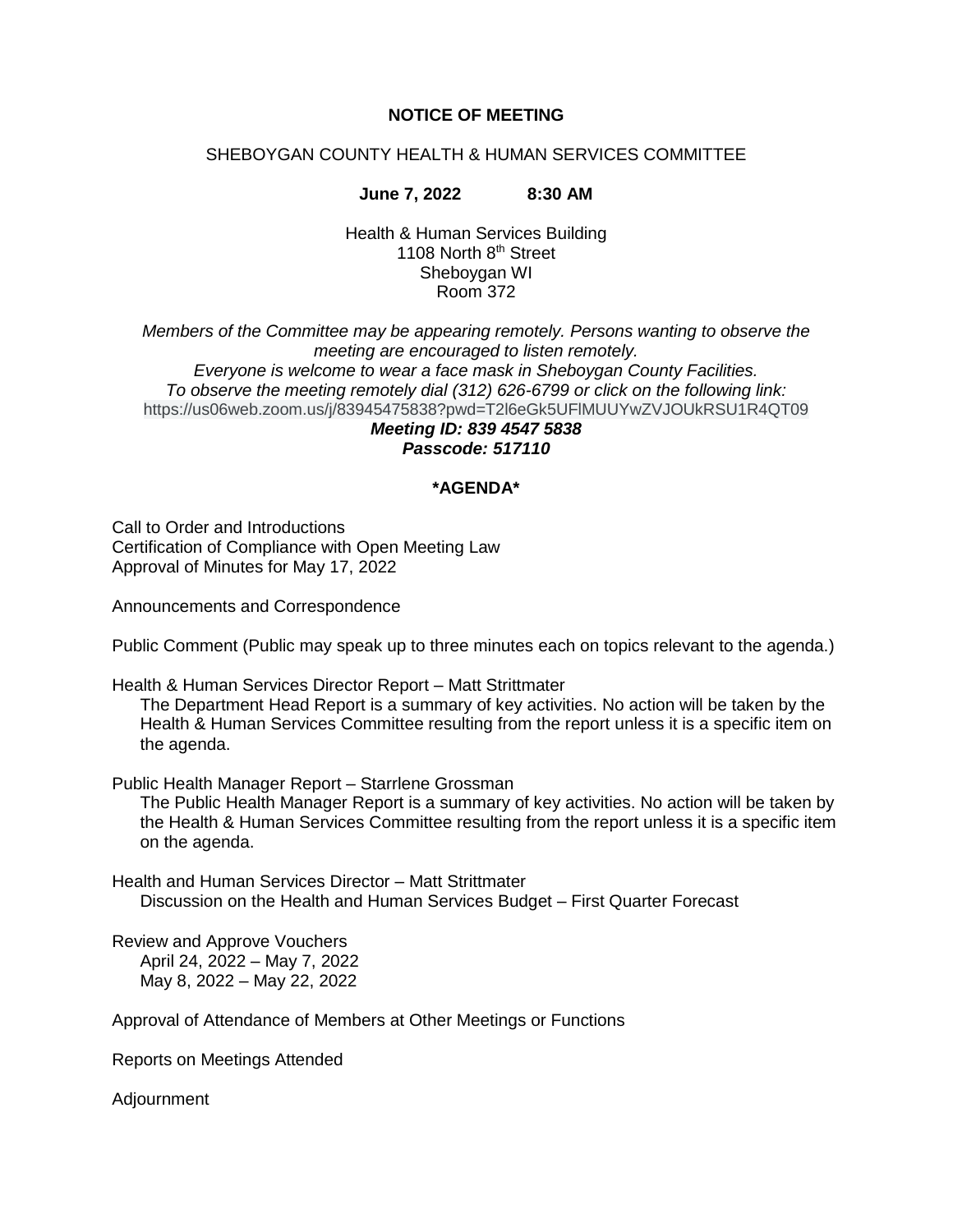Next Scheduled Meeting will be June 21, 2022 at 8:30 AM

Prepared by:

Wendy Gorges Curt Brauer Recording Secretary **Committee Chairperson** 

Posted: 6/3/2022 at 10:45 am

NOTE: Persons with disabilities needing assistance to attend or participate are asked to notify the Health & Human Services Department by calling (920)-459-4326 prior to the meeting so that accommodations may be arranged.

A majority of the members of the County Board of Supervisors, or any of its committees, may be present at this meeting to listen, observe, and participate. If a majority of any such body is present, their presence constitutes a "Meeting" under the Open Meeting Law as interpreted in *State ex rel. Badke v. Greendale Village Board,* 173 Wis. 2d 553 (1993), even though the visiting body will take no action at this meeting.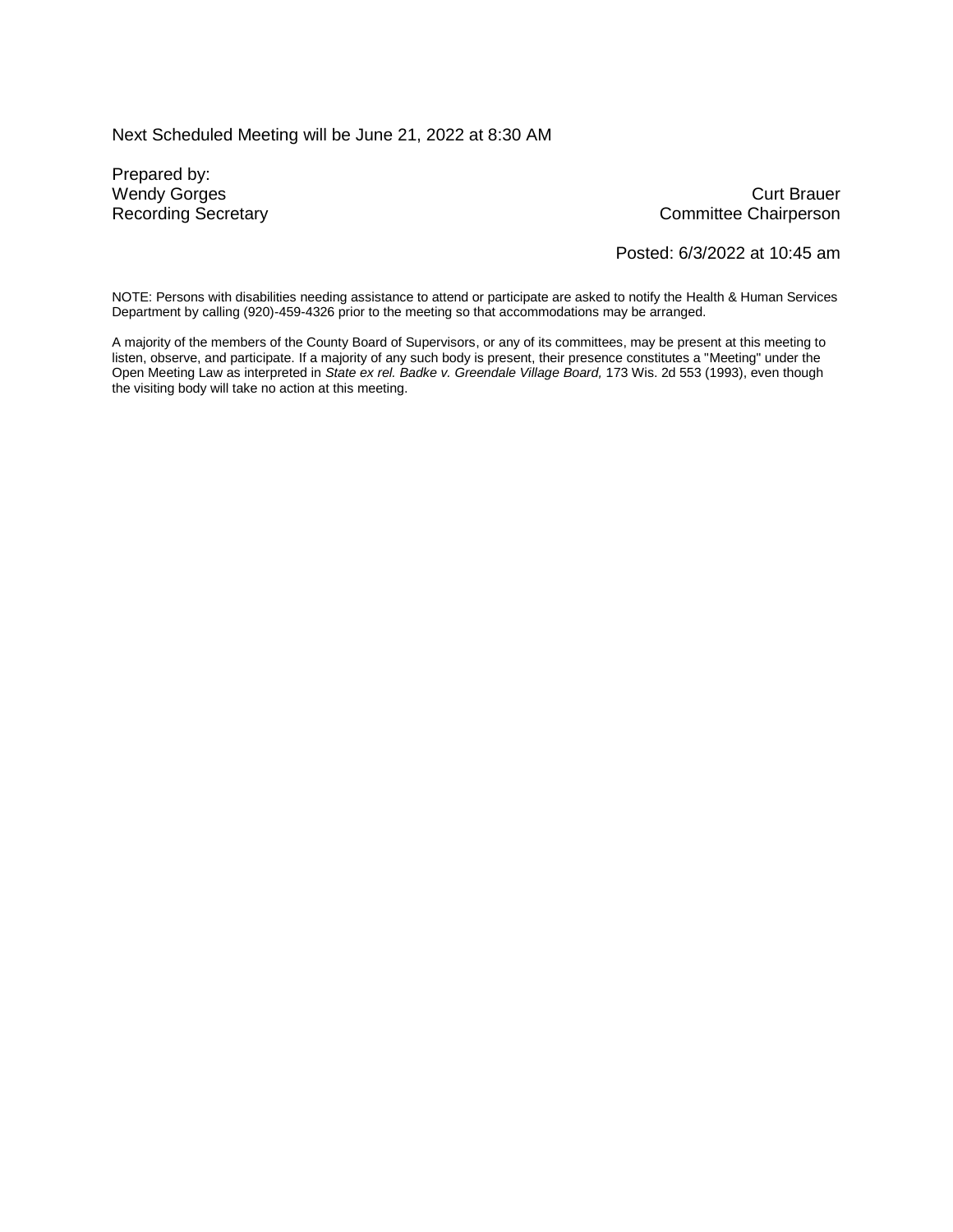#### **SHEBOYGAN COUNTY HEALTH & HUMAN SERVICES COMMITTEE MINUTES**

Health & Human Services Building 1108 North 8<sup>th</sup> Street Sheboygan WI Room 372

| May 17, 2022                           | Called to Order: 8:30 AM                                                                                                                             | Adjourned: 10:19 AM |  |
|----------------------------------------|------------------------------------------------------------------------------------------------------------------------------------------------------|---------------------|--|
| <b>MEMBERS PRESENT:</b><br>(in person) | Supervisor Curt Brauer, Supervisor Bill Goehring, Supervisor Rebecca Clarke,<br>Supervisor Marilyn Montemayor                                        |                     |  |
| <b>MEMBERS PRESENT:</b><br>(via Zoom)  | Supervisor Wendy Schobert, Citizen Member Diane Oppeneer                                                                                             |                     |  |
| <b>MEMBERS EXCUSED:</b>                | Citizen Members Jeanne Kliejunas, Larry Samet                                                                                                        |                     |  |
| <b>MEMBERS ABSENT:</b>                 | <b>Supervisor James Coulson</b>                                                                                                                      |                     |  |
| <b>ALSO PRESENT:</b><br>(in person)    | Matthew Strittmater, Starrlene Grossman, Michelle Acevedo,<br>Jackie Moglowsky, Sarah Mueller, Tim Gessler, Tara Duwe,<br>Tanya Bricco, Wendy Gorges |                     |  |

Chairperson Brauer called the meeting to order at 8:30 AM.

The Chairperson certified compliance with the open meeting law. The notice was posted at 2:45 PM on May 13, 2022.

Approval of Minutes for May 3, 2022

Supervisor Montemayor moved to approve the minutes. Supervisor Goehring seconded. Motion carried with no nay votes.

Announcements and Correspondence - No announcements were made. Public Comment - No public comment was made.

Health & Human Services Director Report - Matt Strittmater The Department Head Report is a summary of key activities. No action will be taken by the Health & Human Services Committee resulting from the report unless it is a specific item on the agenda.

Public Health Manager – Starr Grossman

The Public Health Manager report is a summary of key activities. No action will be taken by the Health & Human Services Committee resulting from the report unless it is a specific item on the agenda.

ADRC and Operations Manager – Michelle Acevedo Consideration of Health & Human Services Department Vehicle Use Policy Supervisor Goehring moved to approve the policy. Supervisor Montemayor seconded. Motion carried with no nay votes.

Behavioral Health Manager – Jackie Moglowsky and Clinical Services Supervisor – Tanya Bricco Presentation – Outpatient Clinic Services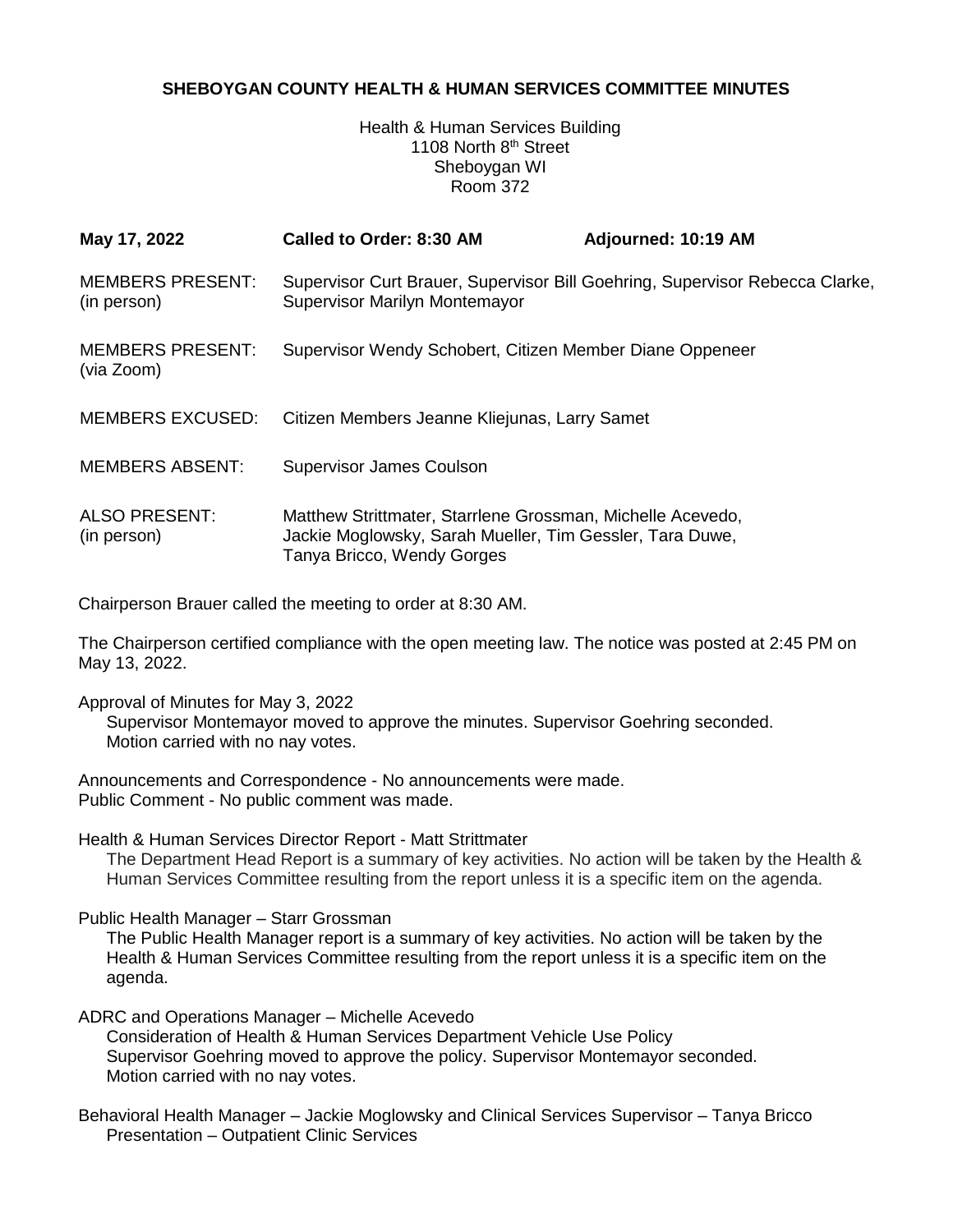Public Health Manager – Starrlene Grossman 2021 Public Health Annual Report Out-of-State Travel Request (The National Conference for Immunization Coalitions and Partnerships) in Minnesota for two Public Health Employees Supervisor Goehring moved to approve the out-of-state travel request. Supervisor Montemayor seconded. Motion carried with no nay votes.

Accounting Manager — Tara Duwe Health and Human Services First Quarter Variance Report

Review and Approve Vouchers March 27, 2022 – April 9, 2022 April 10, 2022 – April 23, 2022 Supervisor Goehring moved to approve the vouchers. Supervisor Montemayor seconded. Motion carried with no nay votes.

Approval of Attendance of Members at Other Meetings or Functions No other meetings were attended by committee members.

Reports on Meetings Attended

Adjournment

Supervisor Montemayor moved to adjourn the meeting. Supervisor Goehring seconded. Motion carried with no nay votes. Meeting adjourned at 10:19 AM.

The next scheduled meeting will be held June 7, 2022 at 8:30 AM.

\_\_\_\_\_\_\_\_\_\_\_\_\_\_\_\_\_\_\_\_\_\_\_\_\_\_\_\_\_\_\_\_\_\_\_ Marilyn Montemayor, Committee Secretary

Wendy Gorges Recording Secretary